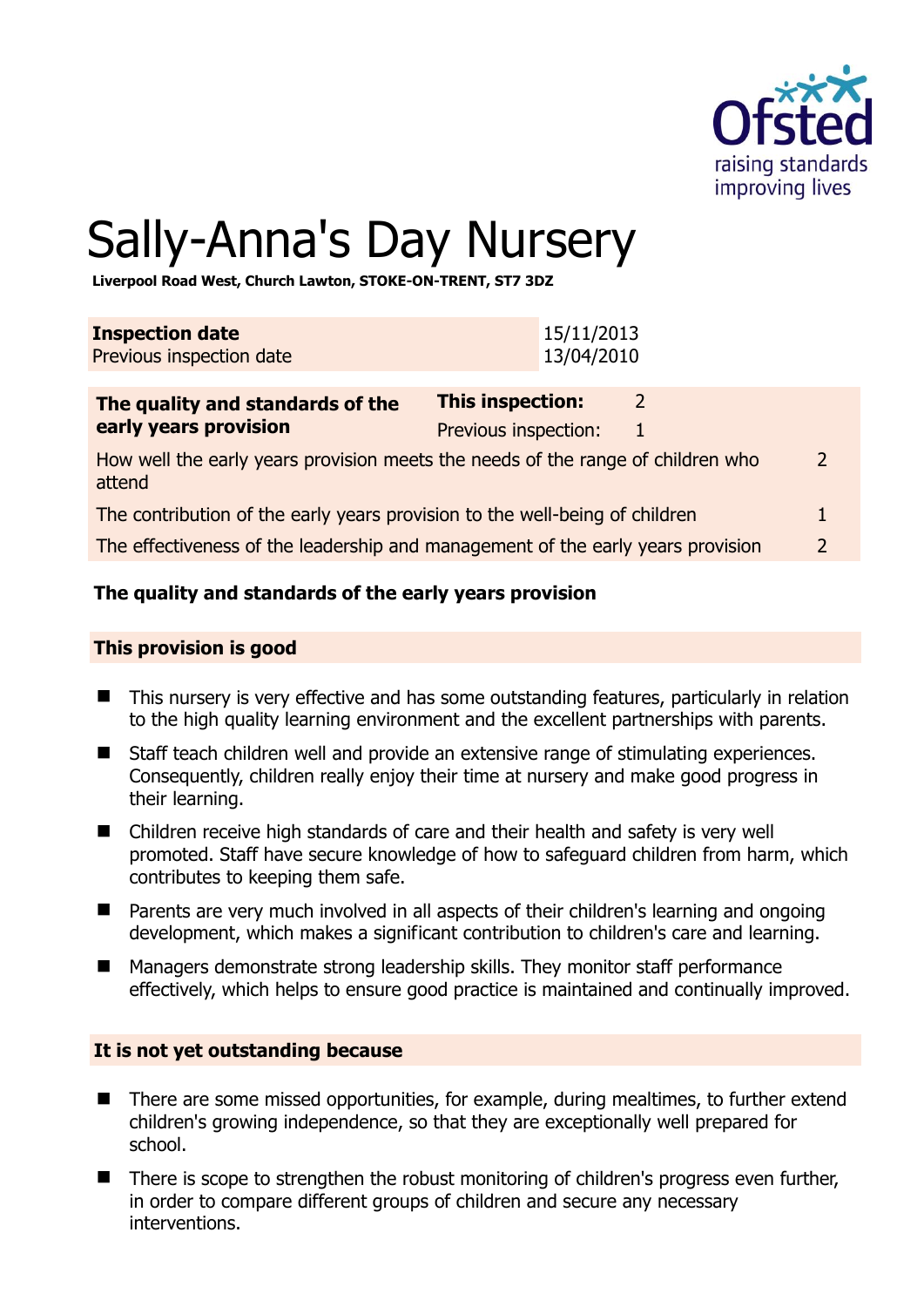#### **Information about this inspection**

Inspections of registered early years provision are:

- $\bullet$  scheduled at least once in every inspection cycle the current cycle ends on 31 July 2016
- scheduled more frequently where Ofsted identifies a need to do so, for example where provision was previously judged inadequate
- **•** brought forward in the inspection cycle where Ofsted has received information that suggests the provision may not be meeting the legal requirements of the Early Years Foundation Stage or where assessment of the provision identifies a need for early inspection
- **Prioritised where we have received information that the provision is not meeting the** requirements of the Early Years Foundation Stage and which suggests children may not be safe
- scheduled at the completion of an investigation into failure to comply with the requirements of the Early Years Foundation Stage.

#### **Inspection activities**

- The inspector observed activities in the five playrooms and the outside learning environment.
- The inspector conducted joint observations with the deputy.
- $\blacksquare$ The inspector spoke with children, staff and parents and held meetings with the manager and deputy.
- $\blacksquare$ The inspector looked at children's assessment and planning records and sampled a range of other documentation, including the provider's self-evaluation form.
- $\blacksquare$ The inspector checked evidence of suitability and qualifications of staff working with children.
- The inspector took account of the views of parents spoken to on the day and from information included in the setting's own parent surveys.

**Inspector**  Jan Linsdell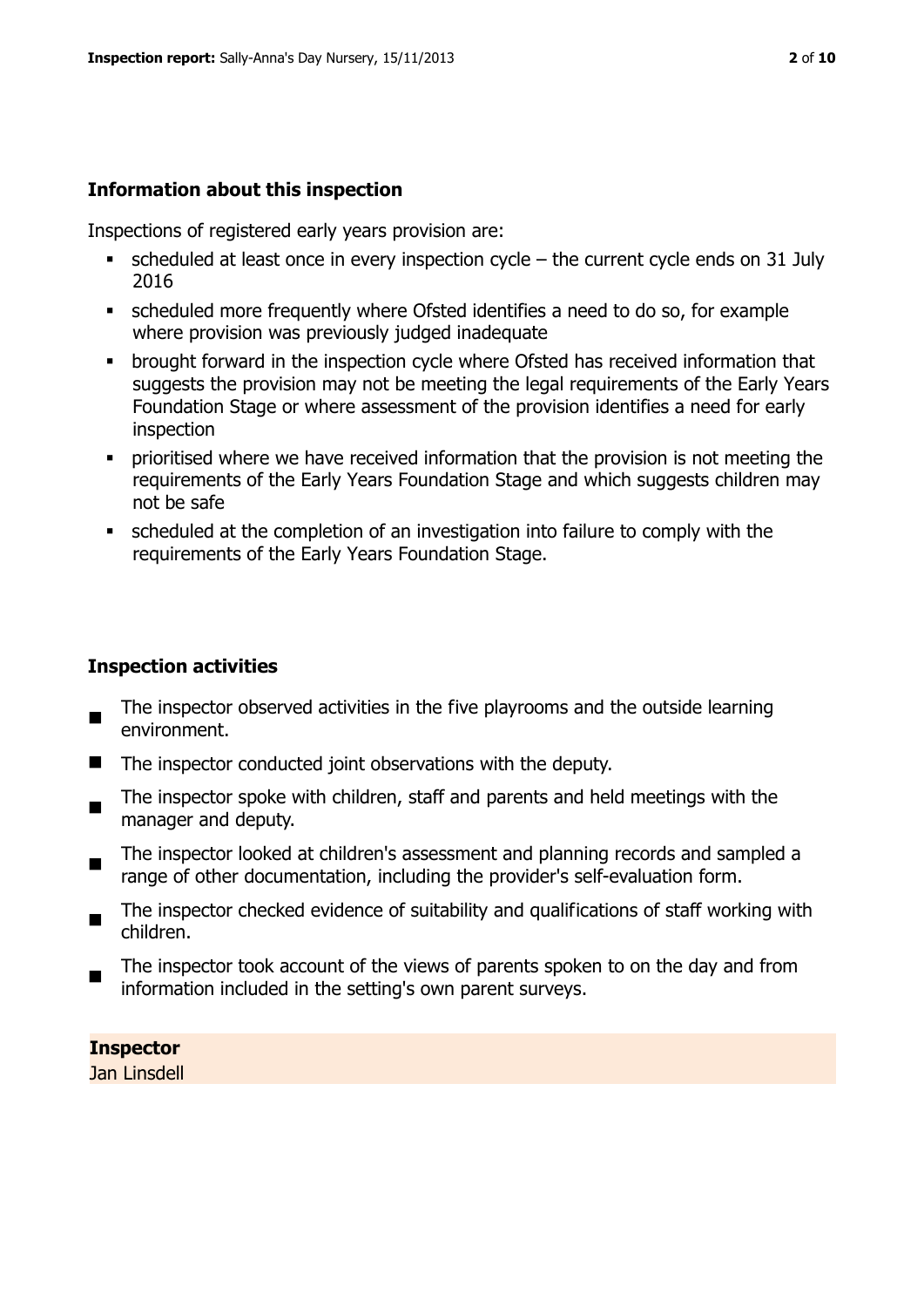## **Full report**

#### **Information about the setting**

Sally-Anna's Day Nursery was registered in 2000 and registered again in 2009 following a change of premises. The nursery is owned by a limited company and is registered on the Early Years Register. It operates from purpose built premises in the Church Lawton area of Stoke-on-Trent. The nursery serves the immediate locality and the surrounding areas. The nursery opens five days a week from 7.30am until 6pm all year round, except on bank holidays. Children attend for a variety of sessions. They are cared for within five rooms located on two floors with no lift access. Children have access to enclosed outdoor play areas.

There are currently 175 children on roll in the early years age range. The nursery receives funding for the provision of free early education for three- and four-year-old children. The nursery supports children with special educational needs and/or disabilities. There are currently 28 staff working directly with the children. Of these, 27 hold appropriate early years qualifications, including one at level 2, 24 at level 3 and two with Early Years Professional Status. The setting follows the HighScope educational approach.

#### **What the setting needs to do to improve further**

#### **To further improve the quality of the early years provision the provider should:**

- build on the effective systems for supporting children's readiness for school, for example, by increasing opportunities for children to extend their independence, particularly at mealtimes
- $\blacksquare$  strengthen the robust arrangements for monitoring and tracking children's progress, so that comparisons can be made between groups of children and decisions can be made about any necessary interventions.

#### **Inspection judgements**

#### **How well the early years provision meets the needs of the range of children who attend**

The quality of teaching is at least good and occasionally outstanding. Staff support children's learning effectively by skilfully interacting with children as they play. They follow the HighScope educational approach, which promotes flexible routines and enables children to be fully involved in planning and reflecting on their own learning throughout the day. Children are encouraged to make decisions, such as about whether to play indoors or outside and they have good opportunities to work in smaller and larger groups. Staff consistently observe the children and tailor their plans to meet children's individual needs and interests. Assessment is accurate and shows that children are within the typical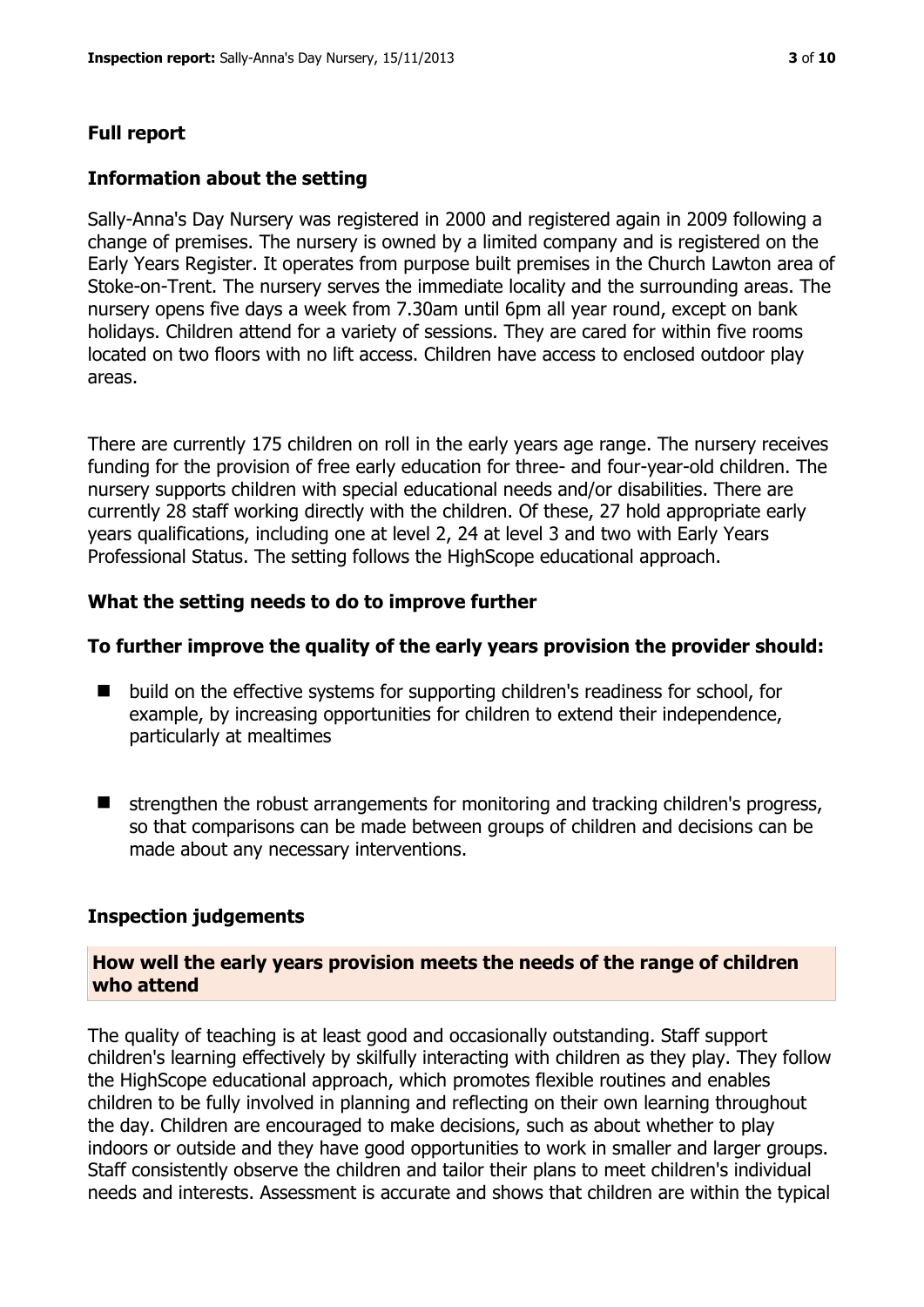range of development expected for their age.

Children thoroughly enjoy outdoor play and the 'mud kitchens' are extremely popular with the children, including the babies. Staff explain and demonstrate how to use real tools safely, for instance, during whittling activities using large pieces of bark. They help children to build, count and balance with the large wooden blocks and they support children's imaginative skills when they dig in the sand and search for gold. Some staff show highly effective questioning skills to encourage children to think and respond in different ways. For example, children use magnifying glasses to examine the 'bug hotel' and show much excitement when they discover a snail. Staff ask pertinent questions, such as 'why do you think the snail is hiding in the shell', which prompts children to confidently share their ideas.

Staff positively promote children's independence, for example, by encouraging children to tidy up and put on their coats before outdoor play. However, less emphasis is placed on developing children's independence during mealtimes. This is because food is already plated and served to children and staff do most of the tasks, such as pouring drinks. Consequently, staff are not always maximising every opportunity to fully support children's readiness for school. Partnerships with parents are excellent and staff use many creative ways to involve parents in children's learning, for instance, encouraging them to share comments on the 'wishing tree' and recording 'wow moments' from home. Staff have compiled comprehensive information files to share with parents and they provide a wealth of information about children's ongoing achievements, for example, through home diaries, progress reports and regular parents' evenings. Parents speak very positively about children's progress since being at nursery, particularly in relation to their speech.

#### **The contribution of the early years provision to the well-being of children**

The quality of care that children receive is excellent and the highly effective key person system contributes significantly to children's emotional well-being and sense of security. Relationships between staff, children and parents are extremely positive, which helps foster secure attachments. Children's transitions on entry to the nursery and as they move between rooms are extremely well supported. For example, comprehensive information is shared about children's needs and some key staff move rooms with children if needed. This helps children to settle very quickly and ensures they are emotionally well prepared for their next stage of learning.

The high quality indoor and outdoor learning environment has been carefully organised using the principles of the 'communication friendly spaces' approach. This focuses on supporting children's speaking and listening skills, emotional well-being and engagement in activities. Consequently, play areas are calm, spacious and enticing, with plenty of cosy areas and natural resources to spark children's curiosity. Staff talk enthusiastically about the benefits this approach has had on children's behaviour, communication and social skills. As a result, children are very polite, cooperative and show high levels of confidence and motivation in their play.

Staff maintain high standards of cleanliness and hygiene at all times, which helps to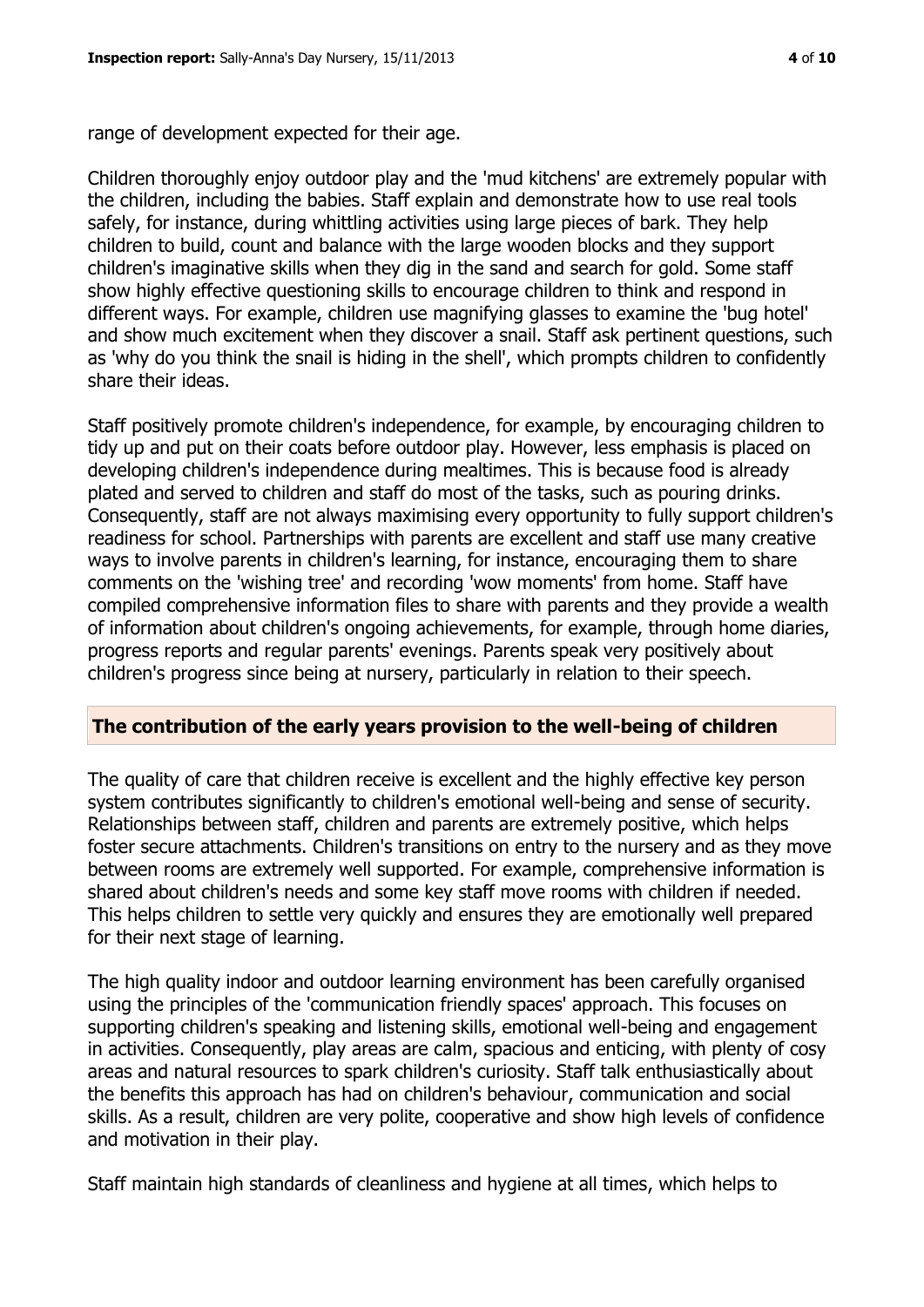safeguard children's health. They successfully support children's understanding of how to keep themselves safe and healthy. For instance, they provide very clear explanations about why things may be dangerous and they enthusiastically encourage children to sing the 'soap and water' song in preparation for lunch. This helps them to understand why hand-washing is important. Menus have been updated following advice from a nutritionist, so that children benefit from eating healthy, freshly-prepared meals. Children delight in playing outside and enjoy a wide range of active play in the fresh air, which greatly benefits their physical health and well-being.

# **The effectiveness of the leadership and management of the early years provision**

Safeguarding arrangements are robust. Managers ensure the safe recruitment and vetting of all staff, which contributes to ensuring their suitability to care for the children. They make sure staff have a secure understanding of their responsibilities to keep children safe from harm and how to report any concerns about children's welfare. Safeguarding policies have recently been updated and procedures for managing allegations against staff have been strengthened, so that any concerns are reported to relevant authorities without delay. Children's safety is given high priority and very effective security measures are in place. For example, closed circuit television monitors indoor and outdoor areas and fingerprint entry systems prevent unauthorised access to the building. Effective policies and procedures, including risk assessments contribute to maintaining a welcoming, safe and well-organised nursery.

Managers fully understand their responsibilities in meeting the requirements of the Statutory framework for the Early Years Foundation Stage and they show drive to deliver quality provision for all children. The team work very well together and feel well supported by managers. Staff are well qualified and make good use of additional training, such as 'communication friendly spaces', to enhance and improve children's experiences. Managers monitor the educational programmes well, so that children receive interesting and challenging learning experiences. The progress of individual children is accurately monitored and managers consistently check all progress reports before they are sent to parents. However, systems for more rigorous tracking of progress for different groups of children are less secure. This makes it difficult for managers to make comparisons, for instance, between boys and girls and decide if any intervention is needed. Managers have an accurate view of the quality of teaching and are taking positive steps to enhance it even further, for example, through robust monitoring of staff performance, mentoring and regular supervision.

Self-evaluation is very effective and the views of staff, children and parents are actively sought to help inform areas for development. This contributes to sustaining ongoing improvement in the nursery. Excellent partnerships with parents and close links with other professionals involved with the children make a very successful contribution to promoting their care and learning. Staff work effectively with local providers, schools and health professionals to ensure children receive the support they need. Parents are fully involved in their children's learning in a variety of ways. They are highly complementary about the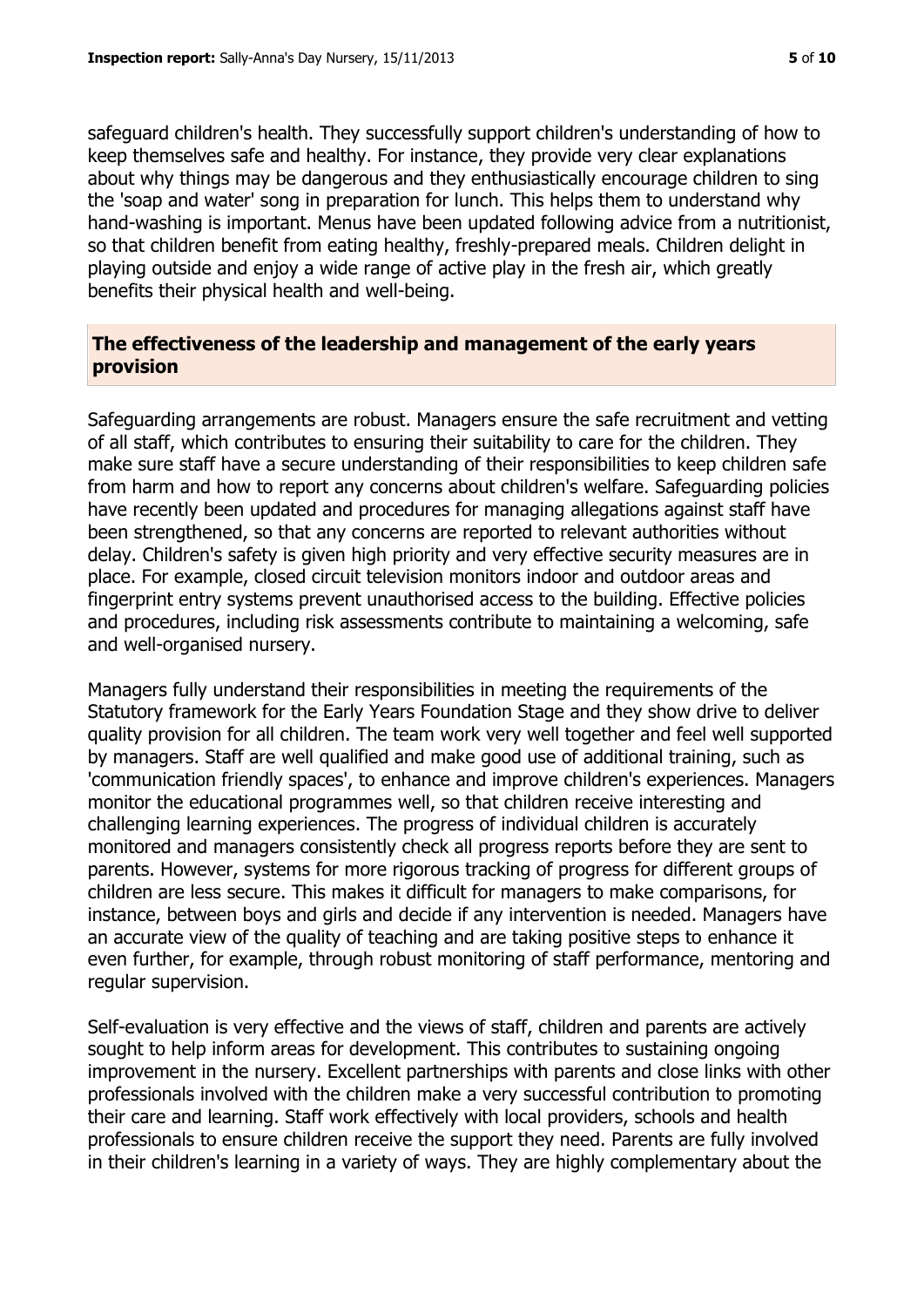nursery, for instance, they say staff are 'fantastic and can't praise them enough for what they do for the children'.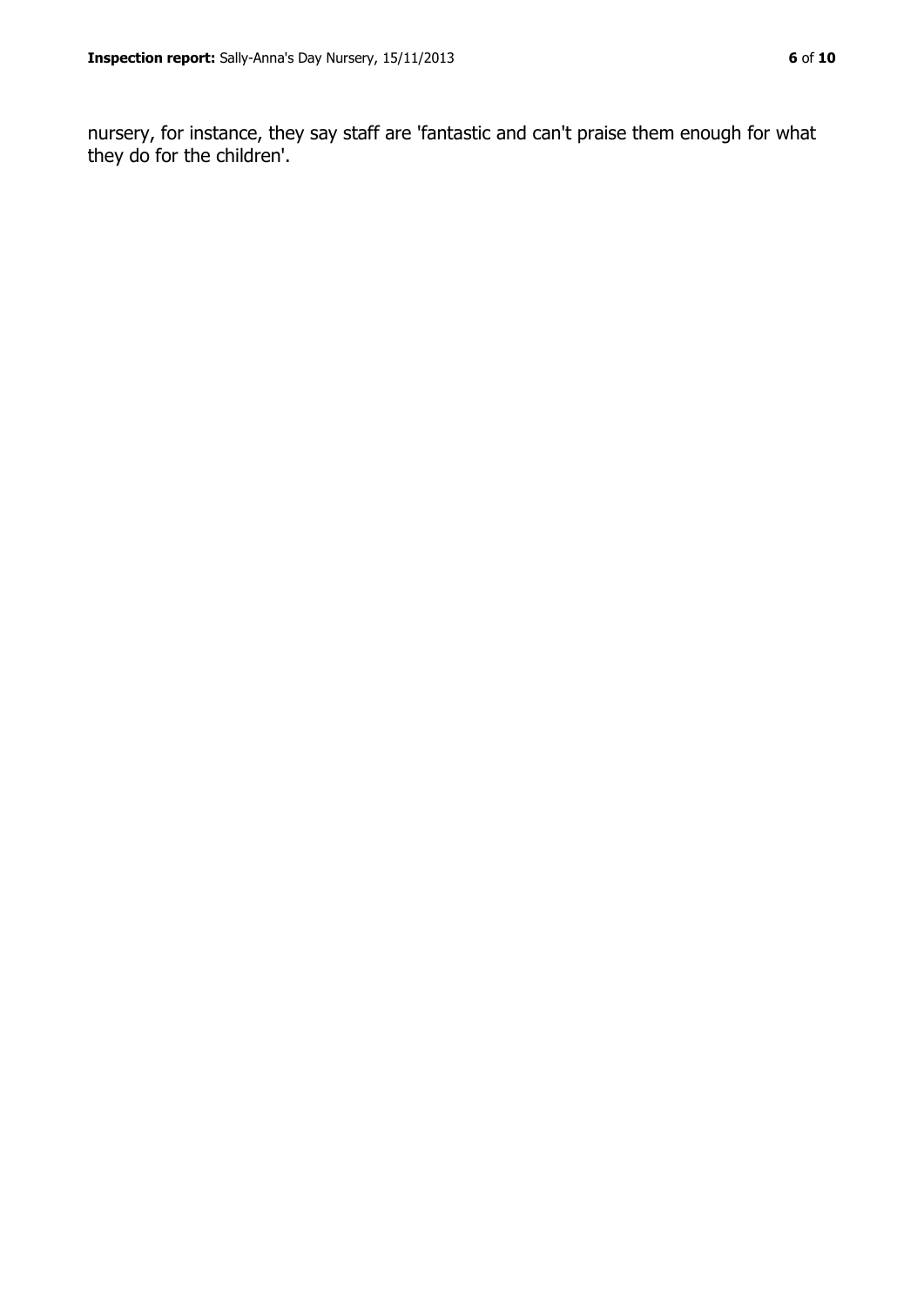# **What inspection judgements mean**

# **Registered early years provision**

| <b>Grade</b> | <b>Judgement</b>        | <b>Description</b>                                                                                                                                                                                                                                                                                                                                                                                |
|--------------|-------------------------|---------------------------------------------------------------------------------------------------------------------------------------------------------------------------------------------------------------------------------------------------------------------------------------------------------------------------------------------------------------------------------------------------|
| Grade 1      | Outstanding             | Outstanding provision is highly effective in meeting the needs<br>of all children exceptionally well. This ensures that children are<br>very well prepared for the next stage of their learning.                                                                                                                                                                                                  |
| Grade 2      | Good                    | Good provision is effective in delivering provision that meets<br>the needs of all children well. This ensures children are ready<br>for the next stage of their learning.                                                                                                                                                                                                                        |
| Grade 3      | Requires<br>improvement | The provision is not giving children a good standard of early<br>years education and/or there are minor breaches of the<br>safeguarding and welfare requirements of the Early Years<br>Foundation Stage. It will be monitored and inspected within<br>twelve months of the date of this inspection.                                                                                               |
| Grade 4      | Inadequate              | Provision that is inadequate requires significant improvement<br>and/or enforcement action. The provision is failing to give<br>children an acceptable standard of early years education and/or<br>is not meeting the safeguarding and welfare requirements of<br>the Early Years Foundation Stage. It will be monitored and<br>inspected again within six months of the date of this inspection. |
| Met          |                         | The provision has no children on roll. The inspection judgement<br>is that the provider continues to meet the requirements for<br>registration.                                                                                                                                                                                                                                                   |
| Not met      |                         | The provision has no children on roll. The inspection judgement<br>is that the provider does not meet the requirements for<br>registration.                                                                                                                                                                                                                                                       |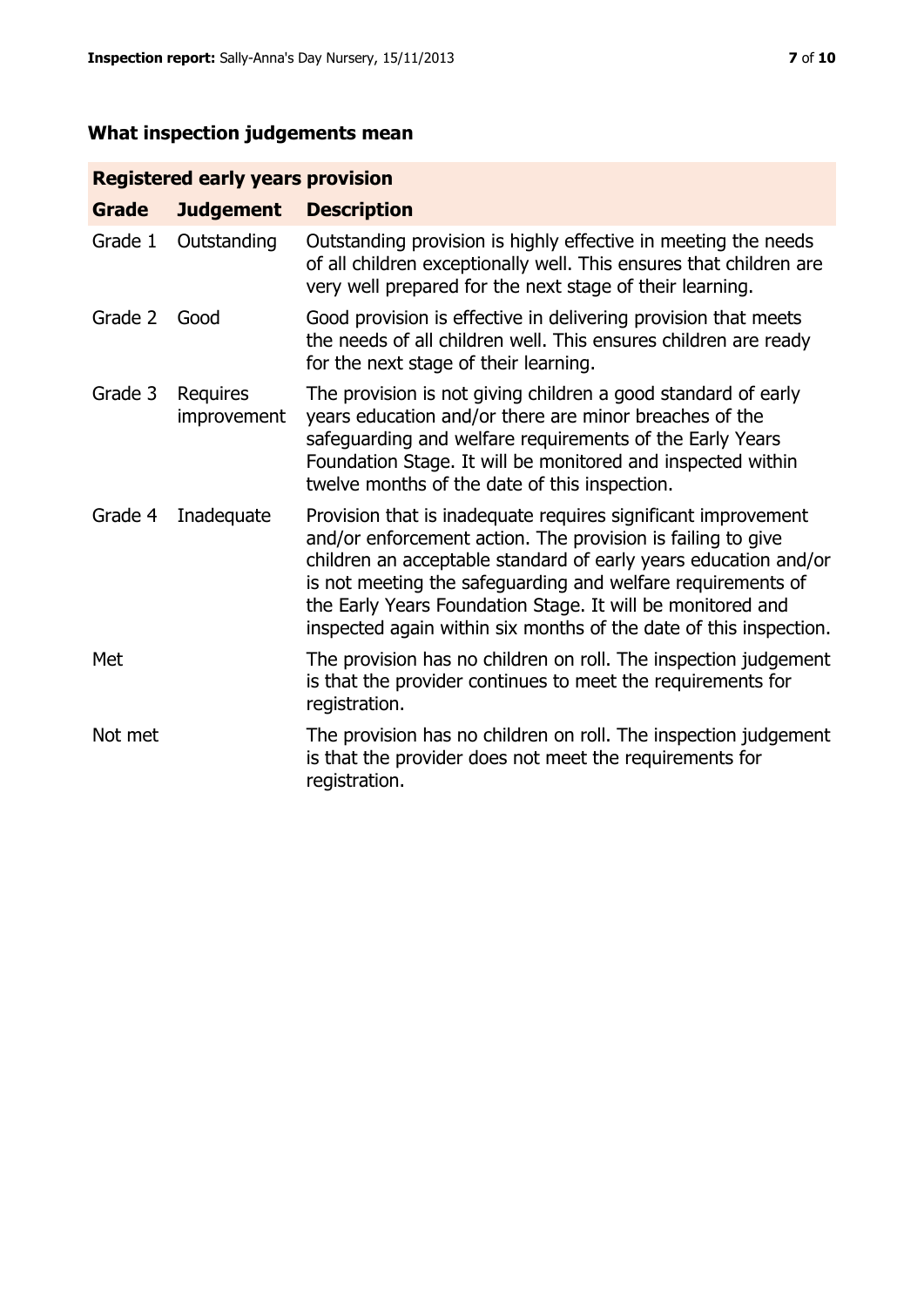# **Inspection**

This inspection was carried out by Ofsted under sections 49 and 50 of the Childcare Act 2006 on the quality and standards of provision that is registered on the Early Years Register. The registered person must ensure that this provision complies with the statutory framework for children's learning, development and care, known as the Early Years Foundation Stage.

# **Setting details**

| Unique reference number       | EY402032                    |
|-------------------------------|-----------------------------|
| <b>Local authority</b>        | <b>Cheshire East</b>        |
| <b>Inspection number</b>      | 938755                      |
| <b>Type of provision</b>      |                             |
| <b>Registration category</b>  | Childcare - Non-Domestic    |
| <b>Age range of children</b>  | $0 - 5$                     |
| <b>Total number of places</b> | 97                          |
| Number of children on roll    | 175                         |
| <b>Name of provider</b>       | <b>Sally Anna's Limited</b> |
| Date of previous inspection   | 13/04/2010                  |
| <b>Telephone number</b>       | 01270884669                 |

Any complaints about the inspection or the report should be made following the procedures set out in the guidance *'Complaints procedure: raising concerns and making complaints* about Ofsted', which is available from Ofsted's website: www.ofsted.gov.uk. If you would like Ofsted to send you a copy of the guidance, please telephone 0300 123 4234, or email enquiries@ofsted.gov.uk.

# **Type of provision**

For the purposes of this inspection the following definitions apply:

Full-time provision is that which operates for more than three hours. These are usually known as nurseries, nursery schools and pre-schools and must deliver the Early Years Foundation Stage. They are registered on the Early Years Register and pay the higher fee for registration.

Sessional provision operates for more than two hours but does not exceed three hours in any one day. These are usually known as pre-schools, kindergartens or nursery schools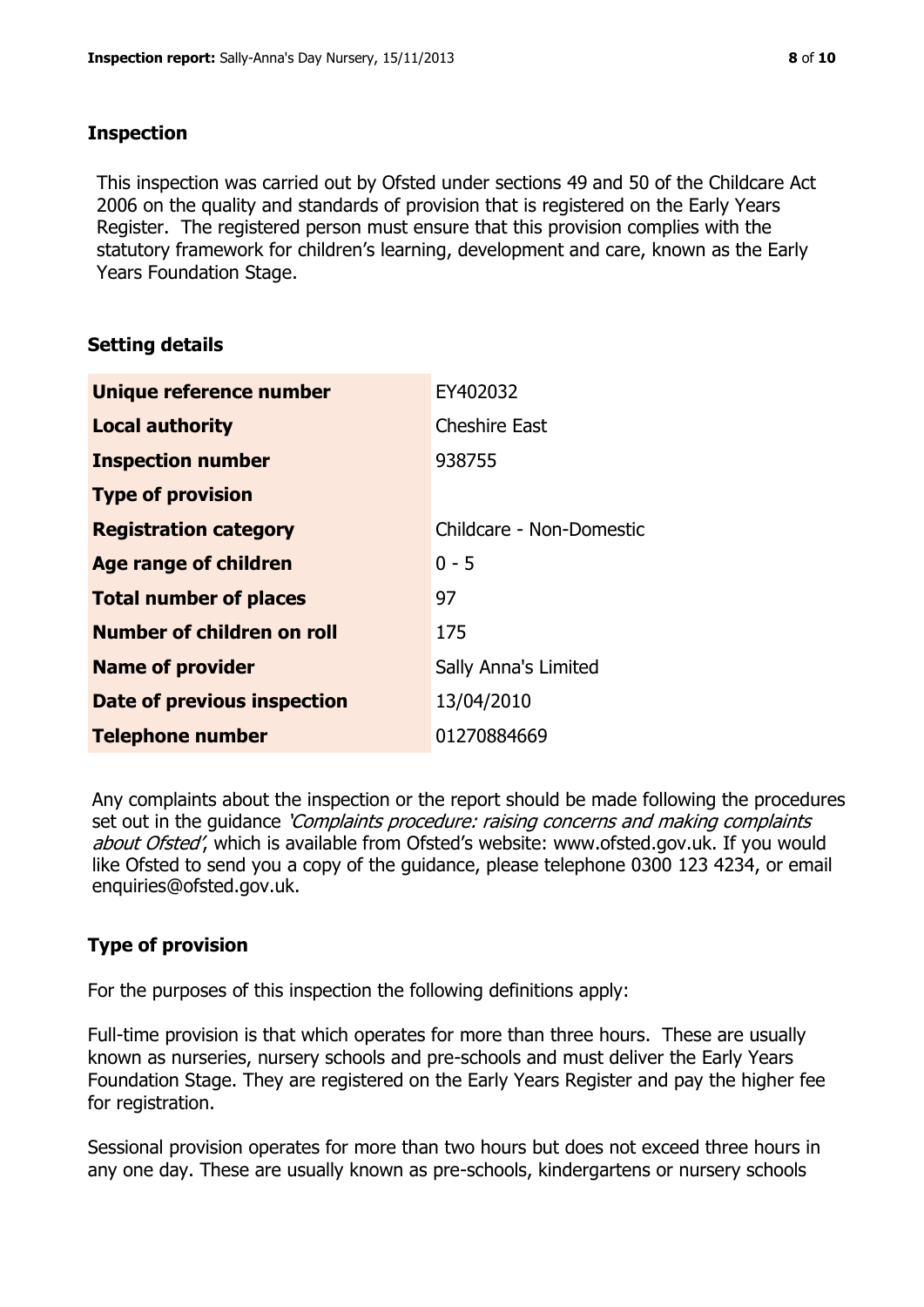and must deliver the Early Years Foundation Stage. They are registered on the Early Years Register and pay the lower fee for registration.

Childminders care for one or more children where individual children attend for a period of more than two hours in any one day. They operate from domestic premises, which are usually the childminder's own home. They are registered on the Early Years Register and must deliver the Early Years Foundation Stage.

Out of school provision may be sessional or full-time provision and is delivered before or after school and/or in the summer holidays. They are registered on the Early Years Register and must deliver the Early Years Foundation Stage. Where children receive their Early Years Foundation Stage in school these providers do not have to deliver the learning and development requirements in full but should complement the experiences children receive in school.